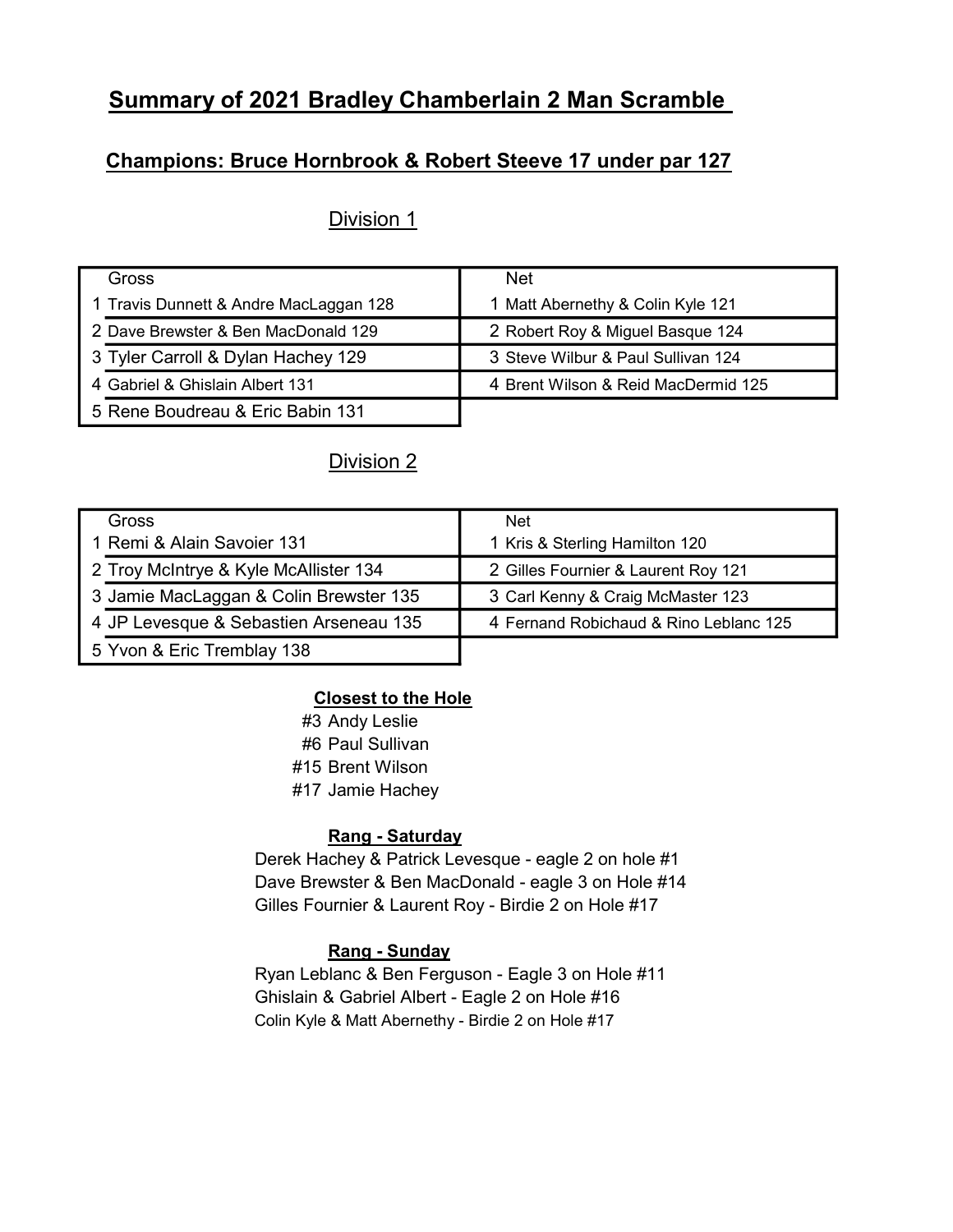# Summary of Division 3 and 4

# Division 3

| Gross                               | <b>Net</b>                           |
|-------------------------------------|--------------------------------------|
| 1 Paul Leblanc & Roger Robinson 132 | 1 Alex Gilbert & Justin Roy 116      |
| 2 Andy Leblanc & Donny Maillett 136 | 2 Ernie Rogers & Dave Tissington 121 |
| 3 Scott Allen & Denis Legere 136    | 3 Mario & Samuel Gaudet 122          |
| 4 Vernon Jimmo & Jody MacDonald 139 | 4 Dave Lamb & Mike Doucette 123      |
| 5 Phil Leger & Henri Frenette 140   |                                      |

# Division 4

| Gross                                  | <b>Net</b>                          |
|----------------------------------------|-------------------------------------|
| 1 Justin Neate & Oliver Glencross 136  | 1 Ian & Brian Donald 115            |
| 2 Jordan Hallett & Rob Hennigar 141    | 2 Peter Allison & Kevin Kelly 117   |
| 3 Kelly Watt & Pat Olsen 143           | 3 Brent Hallett & John McKinnon 117 |
| 4 Garrett Seymour & Chris Sorenson 143 | 4 Craig Crawford & Noonan Maher 121 |
| 5 Josh Gammon & Craig Branch 144       |                                     |

#### Closest to the Hole

#3 Marco Ruest #6 Andy Leblanc #15 Carl Kenny #17 Jim Power

#### Rang - Saturday

Jordan Hallett and Rod Henniger - Birdie 3 on Hole #4 Carl Davies & Scott Harvey - Eagle 3 on Hole #8

### Rang - Sunday

Brent Nelson & Mike Goyette - Eagle 2 on Hole #16